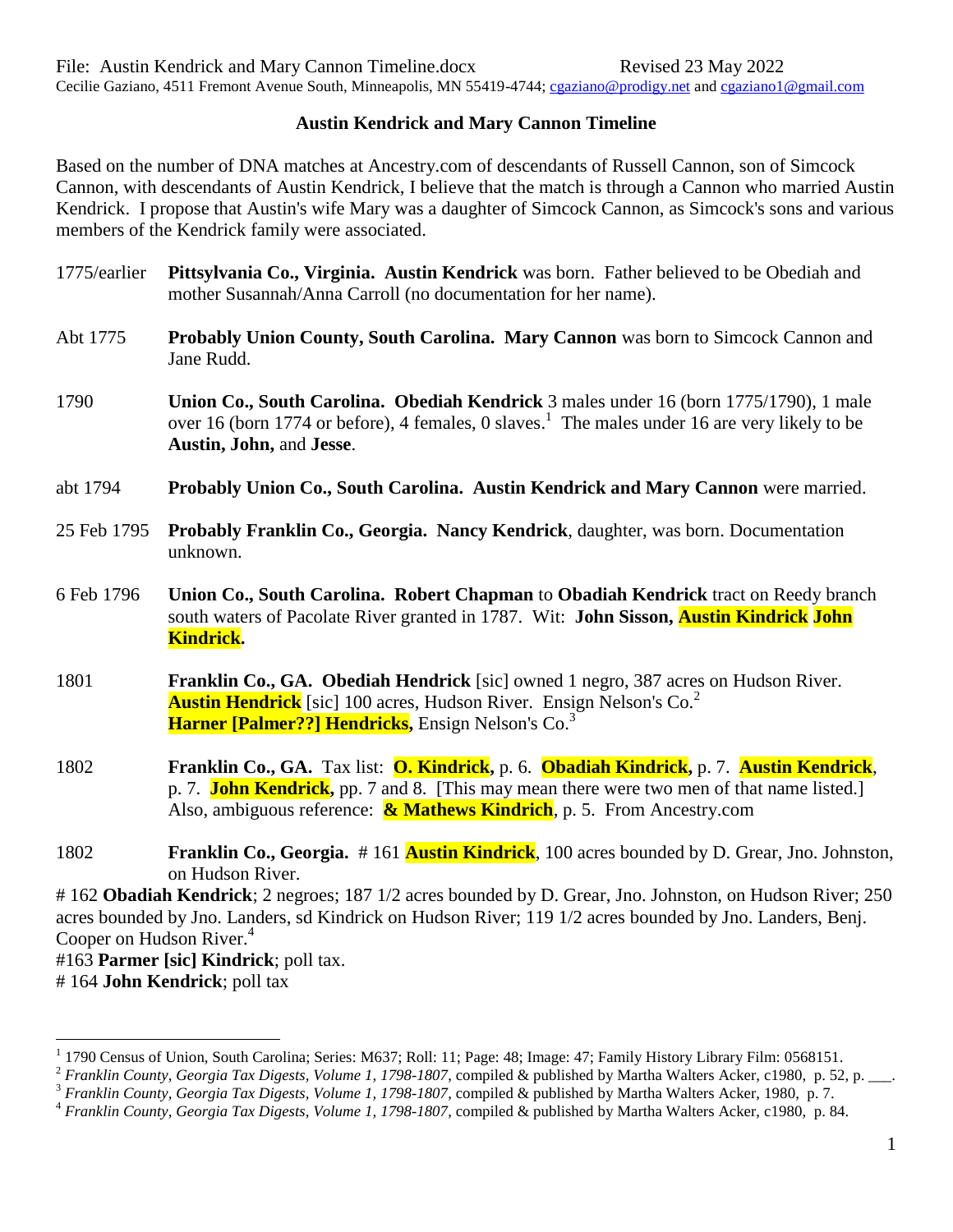File: Austin Kendrick and Mary Cannon Timeline.docx Revised 23 May 2022 Cecilie Gaziano, 4511 Fremont Avenue South, Minneapolis, MN 55419-4744; [cgaziano@prodigy.net](mailto:cgaziano@prodigy.net) and [cgaziano1@gmail.com](mailto:cgaziano1@gmail.com)

- 1805 **Franklin Co., Georgia. Palmer Kindrick**, p. 158 page \_\_ Capt. Henry's Dist. **Obad. Kindrick**; 2 negroes, 300 acres bounded by Landers & Greer, Jno. Johnston on Hutson [sic] River. p. 158, page 14 **Austin Kindrick**; 100 acres, David Grer [sic], Jno. Johnston on Hutson River. **John Kindrick**; 100 acres, J... Landers, Ob'd Kindricks on Hutson River. p. 159.
- 1808 **Franklin Co., Georgia. Ann Kendrick** was on the tax list, p. 42 **John Kendrick**, p. 42. **Wistin [Austin?] Kindrick**, p. 46. **Palmar Kindrick**, p. 45.
- 10 Mar 1809 **Union Co., South Carolina. Austin Kindrick** of Casey County Kentucky to **John Kindrick** land on Pacolate River.
- 26 July 1809 **Franklin Co., Georgia. John Kendrick** of Jackson County Georgia to **James Butler Jr**. of Franklin County \$330 conveyed 110 acres on Hudson River adjoins **Benjamin Cooper, Austin Kendrick, George Keeton.** Wit: **Austin Kendrick John Parrish**. Deed dated recorded 30 October 1810. 5 *John and Austin are sons of Obediah.*
- 1810 & 1815 **Franklin Co., Georgia. Austin Kendrick** sold land on Hudson River.
- 17 Apr 1818 **Probably Lawrence Co., Tennessee. John W. Kendrick**, Austin's son, was born.

1820 **Lawrence Co., Tennessee.** Federal Census, **Austin Kendrick**. 6 2 m under 10 [1811/1820] Thomas F. Anderson, John W. 1 m 10-15 [1805/1810] Nowell, Isaac Martin, {2} 1 m 16-18 [1802/1804 {Obediah} 1 m 16-25 [1795/1804] Obediah, b. 1804 1 m 45/over: [1775/earlier] Austin 1 f under 10 [1811/1820] Susannah, b. 1810 1 f 10-15 [1805/1810] Judith, b. 1802 1 f 16-25 [1795/1804] Nancy, Mary, Rebecca {3?} I have found no evidence for Mary or Rebecca. 1 f 45/over : Mary, b. 1773 Slaves - Males - Under 14: 1 Slaves - Females - Under 14: 1

1 Jul 1823 **Lawrence Co., Tennessee.** Land Warrent 19445, **Austin Kindrick**. 7

1826 **Lawrence Co., Tennessee.** Tax list: **Austin Kindrick. 8**

 $\overline{a}$ 

## 1830 **Lawrence Co., Tennessee**. Federal Census, **Austin Kendrick.** 9

<sup>5</sup> *Deeds of Franklin County, Georgia; 1784-1826*, abstracted and compiled by Martha Walters Acker, Easley, SC, Southern Historical Press, 1976, p. 270, Deed Book T, p. 89.<http://wc.rootsweb.ancestry.com/cgi-bin/igm.cgi?op=GET&db=mnphill&id=I3121>

<sup>6</sup> Page: 201; NARA Roll: M33\_123; Image: 107. Ancestry.com. 1820 United States Federal Census [database on-line]. Provo, UT, USA: Ancestry.com Operations, Inc., 2010. Images reproduced by FamilySearch.

<sup>7</sup> Ancestry.com. *North Carolina and Tennessee, Early Land Records, 1753-1931* [database on-line]. Provo, UT, USA: Ancestry.com Operations, Inc., 2013.

<sup>8</sup> Ancestry.com. *Tennessee, Early Tax List Records, 1783-1895* [database on-line]. Provo, UT, USA: Ancestry.com Operations, Inc., 2013. This collection was indexed by [Ancestry World Archives Project](http://www.ancestry.com/handler/domainrd.ashx?Domain=CommunityDomain&url=/wap/dashboard.aspx) contributors. Original data: Early Tax Lists of Tennessee.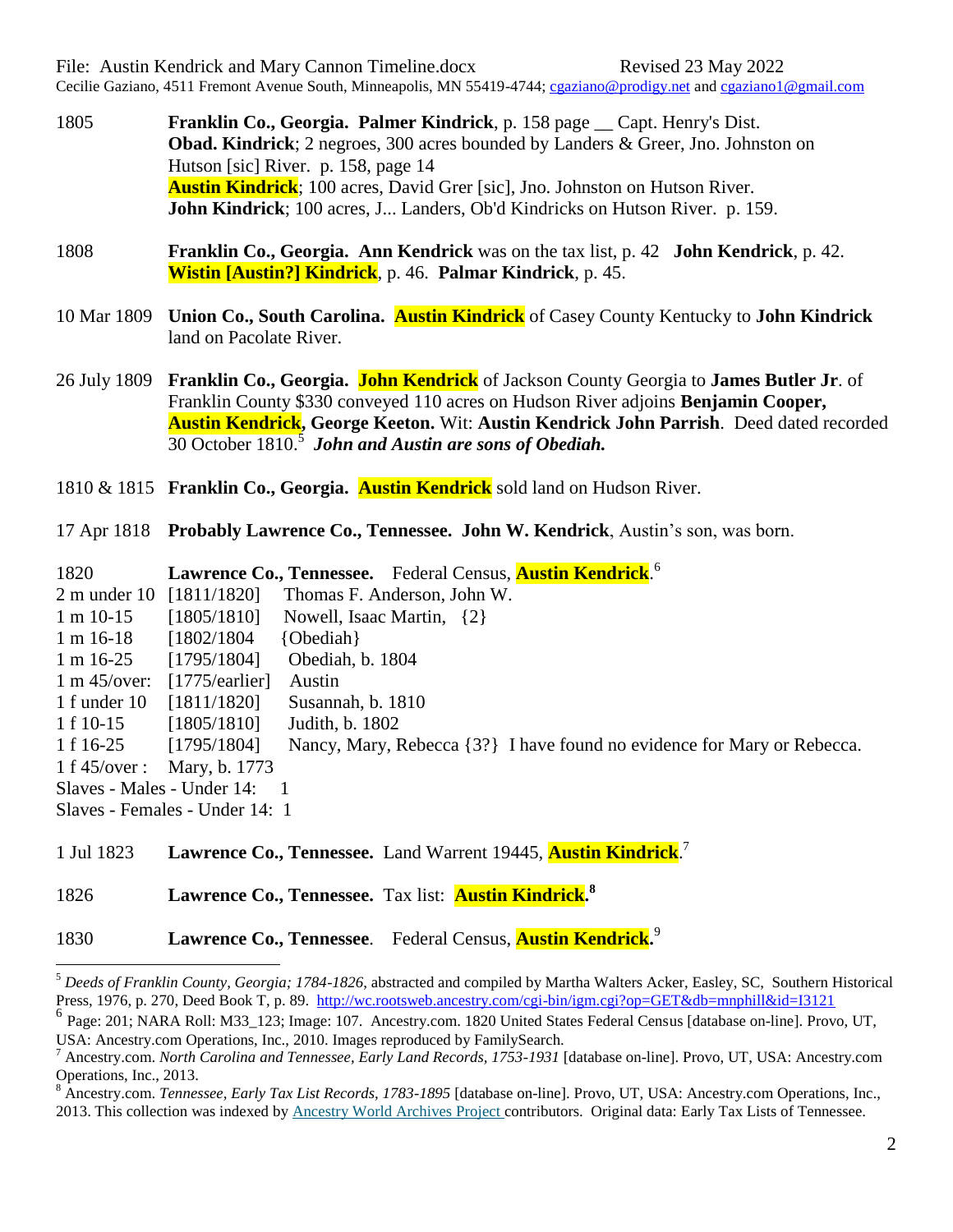| $1 M 50-59$ | [1771/1780]            | Austin             |
|-------------|------------------------|--------------------|
| $1 M 10-15$ | [1816/1820]            | Thomas F. Anderson |
| $1 M 10-15$ | [1816/1820]            | John W.            |
| 1 F 50-59   | [1771/1780]            | Mary               |
| 1 F 15-19   | $[1811/1815]$ Susannah |                    |
|             |                        |                    |

1836 **Giles Co., Tennessee.** Tax list: **Austin Kendrick**. 10

NOTE: In 1840 Austin Kendrick was in Hardeman County, Tennessee, with probably a widowed daughter or daughter-in-law or a new wife and children. It appears that Austin and Mary split up before 1840.

| 1840              |                                 |  | Hardeman Co., Tennessee Federal Census, p. 307, Austin Kindrick. <sup>11</sup> |
|-------------------|---------------------------------|--|--------------------------------------------------------------------------------|
|                   | 3 m under 5 [1836/1840] Unknown |  |                                                                                |
|                   | 1 m 5-9 [1831/1835] Unknown     |  |                                                                                |
|                   | 1 m 60-69 [1771/1780] Austin    |  |                                                                                |
| 1 f 10-14         | $[1826/1830]$ Unknown           |  |                                                                                |
|                   | 1 f 30-39 [1801/1810] Unknown   |  |                                                                                |
| 1 m slave $10-23$ |                                 |  |                                                                                |

| 1840        | Lawrence, Tennessee. Mary Kendrick, wife of Austin. <sup>12</sup>                      |  |  |  |  |
|-------------|----------------------------------------------------------------------------------------|--|--|--|--|
| $1 m 20-29$ | $[1811/1820]$ John, b. 1818                                                            |  |  |  |  |
| 1 f $60-69$ | $[1771/1780]$ Mary, b. 1773/1775                                                       |  |  |  |  |
| 1 f 30-39   | $[1801/1810]$ Susannah, b. 1810                                                        |  |  |  |  |
| Mar 1849    | Hardeman Co., Tennessee. Dr. Joseph [sic] Hudson & O. Kindrick Admrs. Of <b>Austin</b> |  |  |  |  |
|             | <b>Kindrick.</b>                                                                       |  |  |  |  |
|             | To amt of Act. Sales Returned this day \$ 238.49 \$788.49. <sup>13</sup>               |  |  |  |  |
|             | By Cash paid A. Kindricks note to Campbell & Goodman (2 Int. [?]) \$3.75               |  |  |  |  |
|             | pd Richard Rogers o/e [?] \$3.00                                                       |  |  |  |  |
|             | pd Drs. Jones & Allens $o/e$ \$103.41                                                  |  |  |  |  |
|             | pd Clks for <u>fee</u> for Bond & Letters \$1.30                                       |  |  |  |  |
|             | pd for Inventory \$.75                                                                 |  |  |  |  |
|             | pd this Settlement & Recording same \$2.50                                             |  |  |  |  |
|             | pd $\bf{A}$ Bishop o/e \$3.00                                                          |  |  |  |  |
|             | 5 per ct coms on Debits \$238.49 \$11.92 \$128.83                                      |  |  |  |  |
|             |                                                                                        |  |  |  |  |

<sup>9</sup> 1830; Census Place: *Lawrence, Tennessee*; Series: *M19*; Roll: *177*; Page: *298*; Family History Library Film: *0024535* Source Information

Ancestry.com. *1830 United States Federal Census* [database on-line]. Provo, UT, USA: Ancestry.com Operations, Inc., 2010. <sup>10</sup> Ancestry.com. *Tennessee, Early Tax List Records, 1783-1895* [database on-line]. Provo, UT, USA: Ancestry.com Operations, Inc., 2013. This collection was indexed by [Ancestry World Archives Project](http://www.ancestry.com/handler/domainrd.ashx?Domain=CommunityDomain&url=/wap/dashboard.aspx) contributors. Original data: Early Tax Lists of Tennessee. Microfilm, 12 rolls. The Tennessee State Library and Archives, Nashville, Tennessee.

<sup>&</sup>lt;sup>11</sup> Roll: 522; Page: 307; Family History Library Film: 0024544. Ancestry.com. 1840 United States Federal Census [database on-line]. Provo, UT, USA: Ancestry.com Operations, Inc., 2010.

<sup>&</sup>lt;sup>12</sup> Roll: 531; Page: 142; Family History Library Film: 0024548. Ancestry.com. 1840 United States Federal Census [database on-line]. Provo, UT, USA: Ancestry.com Operations, Inc., 2010.

<sup>&</sup>lt;sup>13</sup> Hardeman County, Tennessee, Court Clerk Wills, Vol. 4 Nov. 1845-Feb. 1850, FHL 989298, p. 459, March term 1849. From the web page of Margaret (no last name), no email address, page entitled "Phillips-Newton-Matherly Families," database: "mnphill," last updated 25 Sep 2014.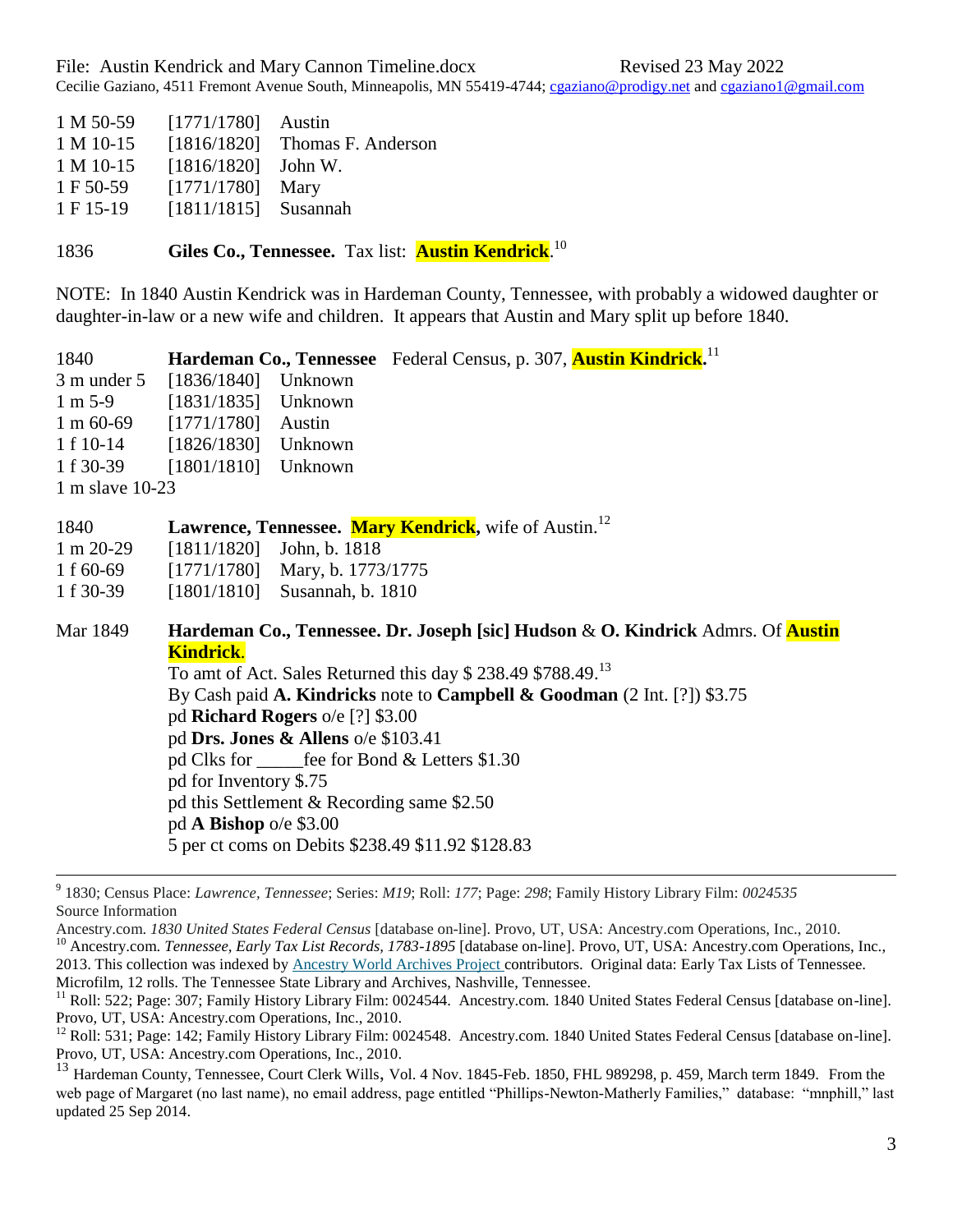Cecilie Gaziano, 4511 Fremont Avenue South, Minneapolis, MN 55419-4744; [cgaziano@prodigy.net](mailto:cgaziano@prodigy.net) and [cgaziano1@gmail.com](mailto:cgaziano1@gmail.com)

To this amt due by Admrs this day 1 Feby 1849 \$109.56

Account Sales of the Property belonging to **Austin Kendrick**. 14 To wit **John Whitee[Whibee?]** 100 bundles oats \$1.30 **Jnos. L. Casey** 100 ditto \$1.30; Ditto 3 bu corn at \$2.75 \$8.25 **G.H. Hughes** 3 ditto at \$2.82 \$8.46 **Bluford Letterall** to cows & calves \$15.00 **Obedee.[?] Kendrick** to a lot of \_ick [?] \$1.00 **German Hudson** [?] to 200 hundred acres of land \$55.00 **William Jones** to 1 gray mare \$35.00 **Abed.[?] Bishop** to 89 acres of land \$43.00 **Obede.[?] Kindrick** to saddle & blanket \$10.00 **German Hudson** to 200 acres of land \$60.18 \$238.49 **Joshua Hudson** Admr.

## 1850 **Pope Co., Arkansas.** Federal census, **Mary Kindrick**, Austin's wife b 1773 SC, w. son & daughter.<sup>15</sup>

| John Kindrick     | 32 TN [1818]                                                    |
|-------------------|-----------------------------------------------------------------|
| Mary Kindrick     | 77 SC [1773]                                                    |
| Susannah Kindrick | 28 GA [1822] [really born about 1810]                           |
| Mary M Kindrick   | 22 TN [1828] Identity unknown, too young to be Mary's daughter. |

1860 **Gum Log, Pope Co., Arkansas. Mary Kindrick**, b. 1775 NC.<sup>16</sup>

| John M Kindrick | 42 [1818] TN |
|-----------------|--------------|
| Mary Kindrick   | 85 [1775] NC |

1870: Mary not found.

 $\overline{a}$ 

<sup>&</sup>lt;sup>14</sup> Hardeman County, Tennessee, Court Clerk Wills, Vol. 4 Nov. 1845-Feb. 1850, FHL 989298, p. 440, March term 1849. From the web page of Margaret (no last name), no email address, page entitled "Phillips-Newton-Matherly Families," database: "mnphill," last updated 25 Sep 2014.

Roll: M432<sup>-</sup>29; Page: 280A; Image: 326, Family Number: 547. Ancestry.com. 1850 United States Federal Census [database online]. Provo, UT, USA: Ancestry.com Operations, Inc., 2009. Images reproduced by FamilySearch.

<sup>&</sup>lt;sup>16</sup> Roll: M653\_48; Page: 877; Family History Library Film: 803048, Post Office: Galley Creek; Dwelling Number: 1177, Family Number: 1164. Ancestry.com. 1860 United States Federal Census [database on-line]. Provo, UT, USA: Ancestry.com Operations, Inc., 2009. Images reproduced by FamilySearch.